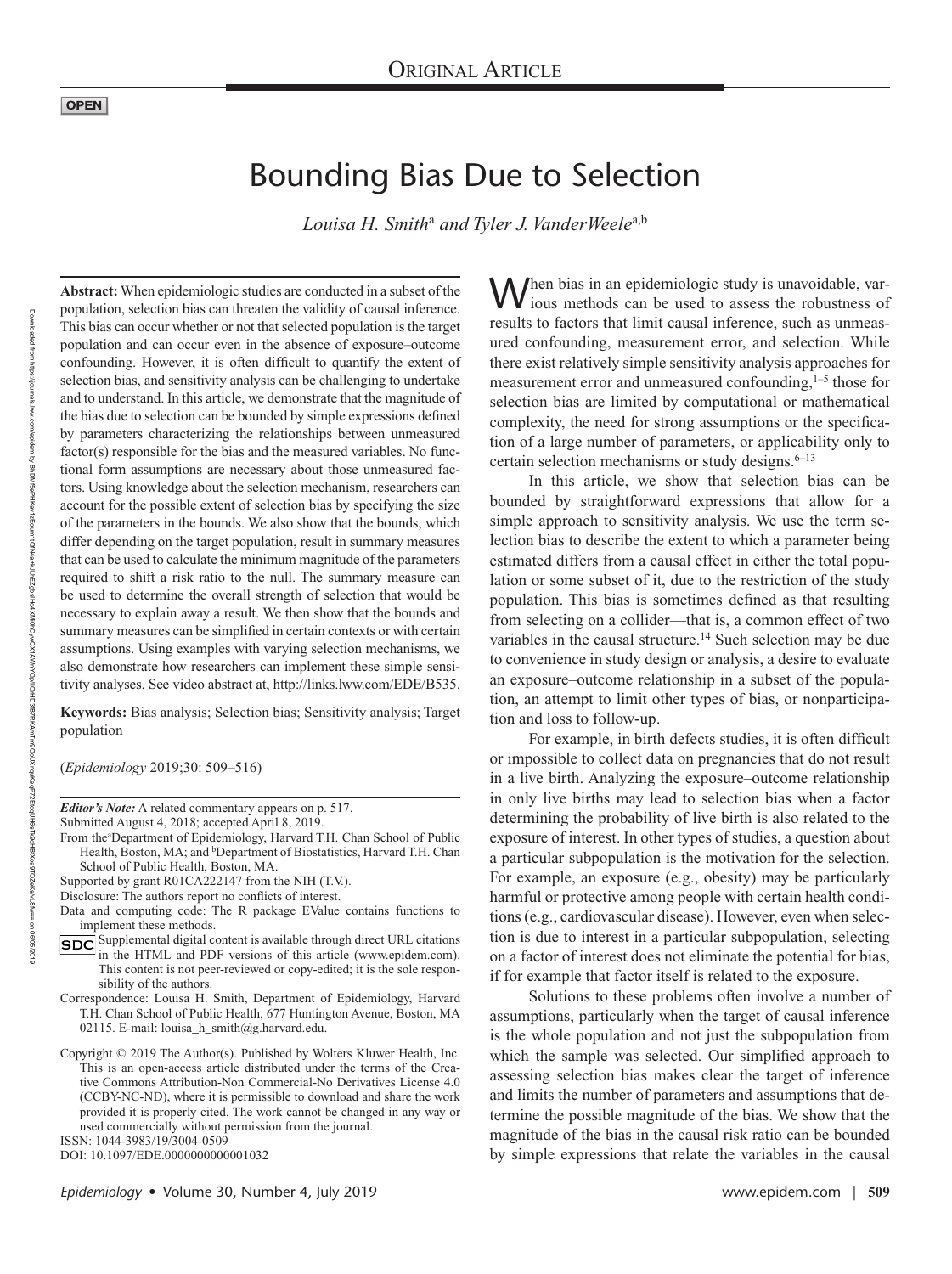structure, which may be known or hypothetical. In the eTable and eAppendix (<http://links.lww.com/EDE/B521>), we extend the results to the risk difference scale. The bounds differ depending on the target population of interest and the selection procedure but require no assumptions about the type or number of measured or unmeasured variables that cause the bias, or interactions between pairs of variables. We consider several causal structures under which the bounds can be applied and motivate their use in the contexts above and with other examples. Finally, we show that under certain assumptions about the equality of the parameters determining bias, a summary measure can be constructed for each of various scenarios, which can be used as a simple technique for assessing the robustness to selection bias of results from an epidemiologic analysis.

# **THE SELECTION BIAS BOUNDING FACTOR**

#### **The Size and Structure of the Bias**

Consider a situation in which a causal population-level risk ratio (RR) comparing two levels of an exposure denoted *A* is the parameter of interest. Although our results hold comparing any two values of categorical or continuous *A* , we will assume binary  $A \in \{0,1\}$  for ease of notation. Let  $Y \in \{0,1\}$  denote the binary outcome and *S* be a binary indicator of selection, where  $S = 1$  indicates the subset of the population included in the study and  $S = 0$  indicates the subset of the population excluded in the study. Let *C* denote a set of measured covariates. In case–control studies, the odds ratio (OR) may approximate the RR; we assume that this approximation holds throughout this article. Furthermore, although cases are selected with higher probability than controls in such studies, we can ignore that aspect of the selection mechanism, as it does not bias the OR.

We will use potential outcome notation wherein  $Y_a$  indicates the value of *Y* under treatment  $A = a$ . Let the causal RR conditional on covariates  $C = c$ ,  $P(Y_1 = 1 | c) / P(Y_0 = 1 | c)$ be denoted  $RR_{AY}^{\text{true}}$  and assume that it is identifiable as  $P(Y = 1 | A = 1, c) / P(Y = 1 | A = 0, c)$ . This requires that certain identifiability conditions hold, including consistency, positivity, and, in particular, exchangeability  $Y_a$   $A \mid C$ ; that is, that  $Y_a$  is independent of actual exposure  $\overline{A}$  conditional on measured covariates  $C<sup>15</sup>$  For simplicity in the development that follows, we will assume that all analyses are carried out within strata of measured confounders *C* as necessary and exclude reference to those variables, but all subsequent probability expressions can be interpreted as conditional on measured covariates *C*.

Suppose now, due to some selection mechanism, we are limited to estimating the RR only within a subpopulation, denoted by  $S = 1$ , so that we estimate  $RR_{AY}^{\text{obs}} = P(Y = 1 | A = 1, S = 1) / P(Y = 1 | A = 0, S = 1)$ . If we restrict analysis to  $S = 1$ , selection bias occurs if it is not the case that  $Y_a$   $\prod A \mid S = 1$ , even though  $Y_a$   $\prod A$  in the population.

The bias is not due to the fact that the RRs in the total and selected populations differ but to the fact that RR<sup>obs</sup> is not a causal effect even in the selected population. (Later in the text, Results 5A and 5B correspond to the situation in which such an effect is of interest.)

Several causal structures in which selection bias may occur are shown in the Figure. In each situation, bias is induced by a selection process, which is itself differential with respect to the exposure or outcome and some unmeasured (or possibly measured) factor(s), denoted *U* . Consider the setting in which conditional on some unmeasured covariate(s) *U* , we have  $Y \parallel S \parallel \{A, U\}$ . This independence holds in the causal diagrams in the Figure A, B, and D. For ease of notation, we will consider *U* to be a categorical variable, but the results



**FIGURE.** Examples of causal diagrams under which bias for a causal effect of *A* on *Y* can result due to selection. Selection is shown with the boxed *S*, representing that only a selected population, which may have different distributions of the variables upstream of *S* than the total population, is studied. For simplicity, no confounders of the *A* –*Y* relationship are shown but could certainly be present. A, The birth defects example, where *A* is infection with Zika virus, *Y* is microcephaly, *S* is live birth, and *U* is socioeconomic and behavioral factors. B, The estrogen cancer example, where selection is based on a factor *U* (symptoms that lead to an intraendometrial diagnostic procedure) that is affected by both estrogen use (*A* ) and the presence of endometrial cancer (*Y* ). C, The obesity paradox example, where *A* is obesity, *S* is a disease such as heart failure, and *Y* is mortality. D, A study in which only participants who agree to DNA collection (*S*) are selected to a study of the relationship between (1) a genetic risk score (*A* ) for smoking (*W* ) and (2) an education outcome  $(Y)$ .<sup>31</sup>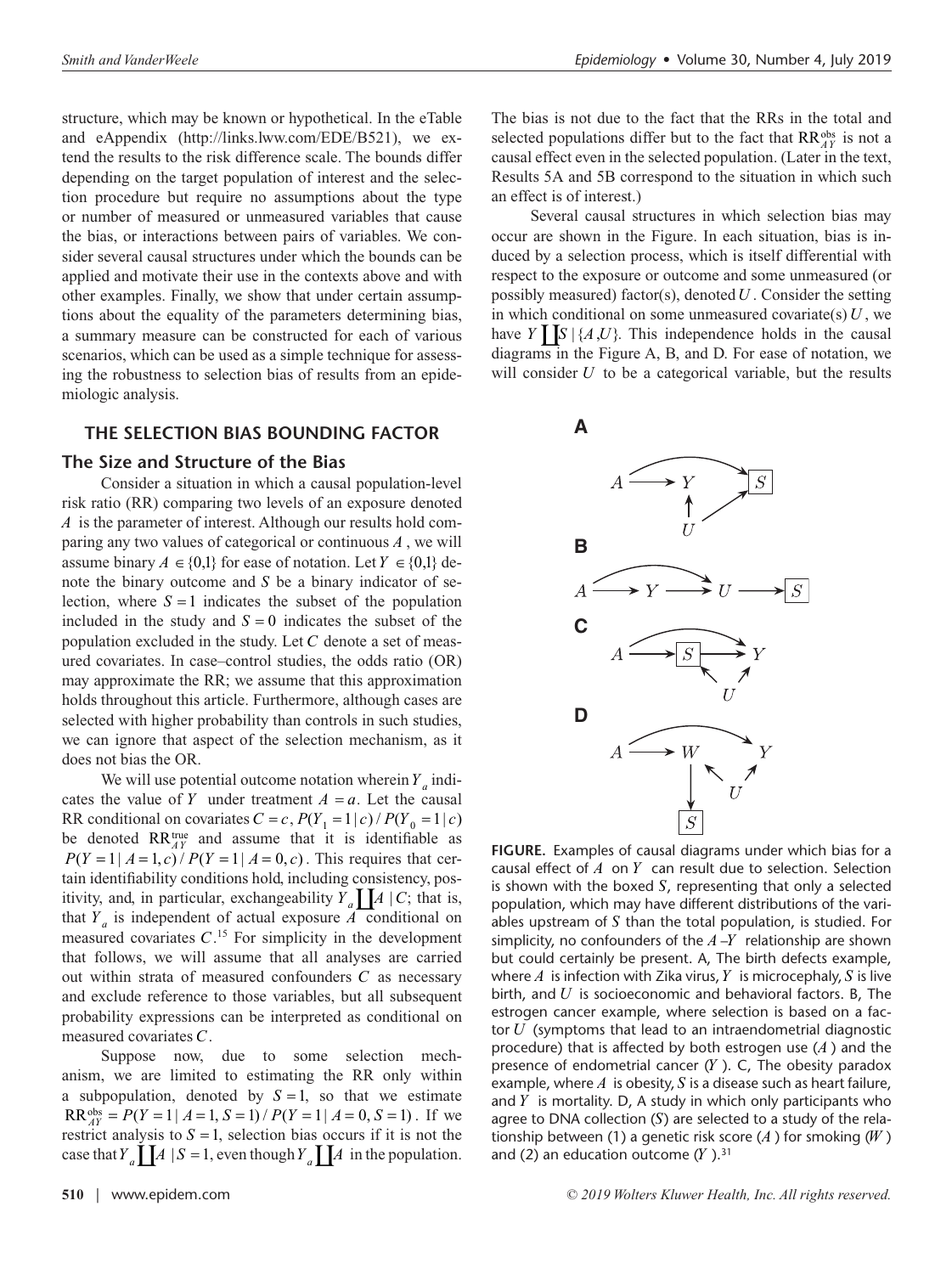hold for general *U* or vector of variables denoted *U* . We can rewrite the target parameter in terms of *U* :

$$
\sum_{s=0}^{1} \{ \sum_{u} P(Y=1 | A=1, S=s, U=u) \}
$$
\n
$$
RR_{AY}^{true} = \frac{P(U=u | A=1, S=s) \} P(S=s | A=1)}{\sum_{s=0}^{1} \{ \sum_{u} P(Y=1 | A=0, S=s, U=u) \}}
$$
\n
$$
P(U=u | A=0, S=s) \} P(S=s | A=0)
$$

Let the relative bias due to selection be defined as  $RR_{AY}^{obs}$  /  $RR_{AY}^{true}$ . By bounding this value, we can assess the maximum strength of the bias in terms of parameters that describe relationships between *U* and other variables.

#### **The Bounding Factor**

We bound the relative bias from above, assuming that the RR<sup>obs</sup> > RR<sup>true</sup>. If not, and the bias < 1, interest is naturally in a bound from below. We can then reverse the coding of *A* so that bias > 1, resulting in an appropriate bound once the coding is reversed.

We define the following parameters:

$$
RR_{UV[(A=1)]} = \frac{\max_{u} P(Y=1 | A=1, U=u)}{\min_{u} P(Y=1 | A=1, U=u)},
$$
  

$$
RR_{UV[(A=0)]} = \frac{\max_{u} P(Y=1 | A=0, U=u)}{\min_{u} P(Y=1 | A=0, U=u)},
$$
  

$$
RR_{SU[(A=1)]} = \max_{u} \frac{P(U=u | A=1, S=1)}{P(U=u | A=1, S=0)},
$$

$$
RR_{SU|(A=0)} = \max_{u} \frac{P(U = u | A = 0, S = 0)}{P(U = u | A = 0, S = 1)}.
$$

The RR $_{UV|(A=a)}$  parameters can be interpreted as the maximum relative risks for  $Y = 1$  comparing any two values of  $U$  within strata of  $A = 1$  and  $A = 0$ , respectively. It need not be a causal relationship that is described by this risk ratio, as *U* may be downstream of *Y* in some situations that are susceptible to selection bias (e.g., Figure B). The  $RR_{SU|(A=a)}$  parameters are the maximum factors by which selection is associated with an increased prevalence of some value of *U* within stratum  $A = 1$ and by which nonselection is associated with an increased prevalence of some value of *U* within stratum  $A = 0$ . If  $RR_{AY}^{obs}$ has been estimated within strata of measured confounders *C*, then these parameters are defined conditional on the same confounders.

We now present our first result, a proof of which is given in the eAppendix ([http://links.lww.com/EDE/B521\)](http://links.lww.com/EDE/B521).

# **Result 1A** If *Y*  $\left[ S \middle| \{A, U\}, \text{ then:} \right]$

$$
\frac{RR_{AY}^{obs}}{RR_{AY}^{true}} \leq \left(\frac{RR_{UY|(A=1)} \times RR_{SU|(A=1)}}{RR_{UY|(A=1)} + RR_{SU|(A=1)} - 1}\right) \times \left(\frac{RR_{UY|(A=0)} \times RR_{SU|(A=0)}}{RR_{UY|(A=0)} + RR_{SU|(A=0)} - 1}\right).
$$

Result 1A tells us that the bias is guaranteed to be equal to or smaller in magnitude than the given expression, which we will call in general a bounding factor. A researcher or reader who proposes that some factor *U* has led to selection bias can propose values that plausibly describe the relationships between that factor and selection and the outcome and calculate the bounding factor from these parameters. That bounding factor (or set of bounding factors constructed from ranges of values) can be divided out of the estimate of RR<sup>obs</sup> to come up with the smallest possible RR that would be compatible with  $RR_{AY}^{true}$ .

#### **Example: Zika Virus**

After a rise in microcephaly cases in northeast Brazil closely followed an outbreak of Zika virus in that region, evidence from biologic and ecologic data supported a causal link.16 In particular, models using surveillance data showed that the population risk of microcephaly increased after Zika infections in the first semester of pregnancy.17 The relationship was seemingly confirmed with the first case–control study to examine the association, from which de Araújo et al reported an adjusted OR of 73.1 (95% confidence interval [CI]  $= 13.0, \infty$ ).<sup>18</sup> Both live and still births were recruited as cases; however, pregnancies that resulted in miscarriage or elective abortion would have been missed by this study design, which corresponds to Figure A. The probability of not having a termination  $(S = 1)$  may be affected by exposure to the virus (*A* ) and socioeconomic or behavioral conditions such as lack of access to medical care (*U* ), which may also affect the probability of microcephaly (*Y* ) (e.g., giving birth in a public hospital, low education, and being unmarried have been associated with microcephaly in Brazil<sup>19</sup>). Selecting only live and still births in the analysis may therefore lead to selection bias.

Suppose that access to medical care affected the probability of microcephaly by up to two-fold among the Zika exposed and unexposed (i.e.,  $RR_{UY|(A=1)} = RR_{UY|(A=0)} = 2$ ) and that lack of access to medical care for pregnant women was up to 1.7 times more likely for women without an induced abortion among the Zika exposed ( $RR_{SU|(A=1)} = 1.7$ ) and access to medical care up to 1.5 times more likely for women with an induced abortion among the unexposed  $(RR_{SU|(A=1)} = 1.5)$ , the bias factor is then

$$
\left(\frac{RR_{UY|(A=1)} \times RR_{SU|(A=1)}}{RR_{UY|(A=1)} + RR_{SU|(A=1)} - 1}\right) \times \left(\frac{RR_{UY|(A=0)} \times RR_{SU|(A=0)}}{RR_{UY|(A=0)} + RR_{SU|(A=0)} - 1}\right)
$$

$$
= \left(\frac{2 \times 1.7}{2 + 1.7 - 1}\right) \times \left(\frac{2 \times 1.5}{2 + 1.5 - 1}\right) = 1.51.
$$

*<sup>© 2019</sup> Wolters Kluwer Health, Inc. All rights reserved.* www.epidem.com | **511**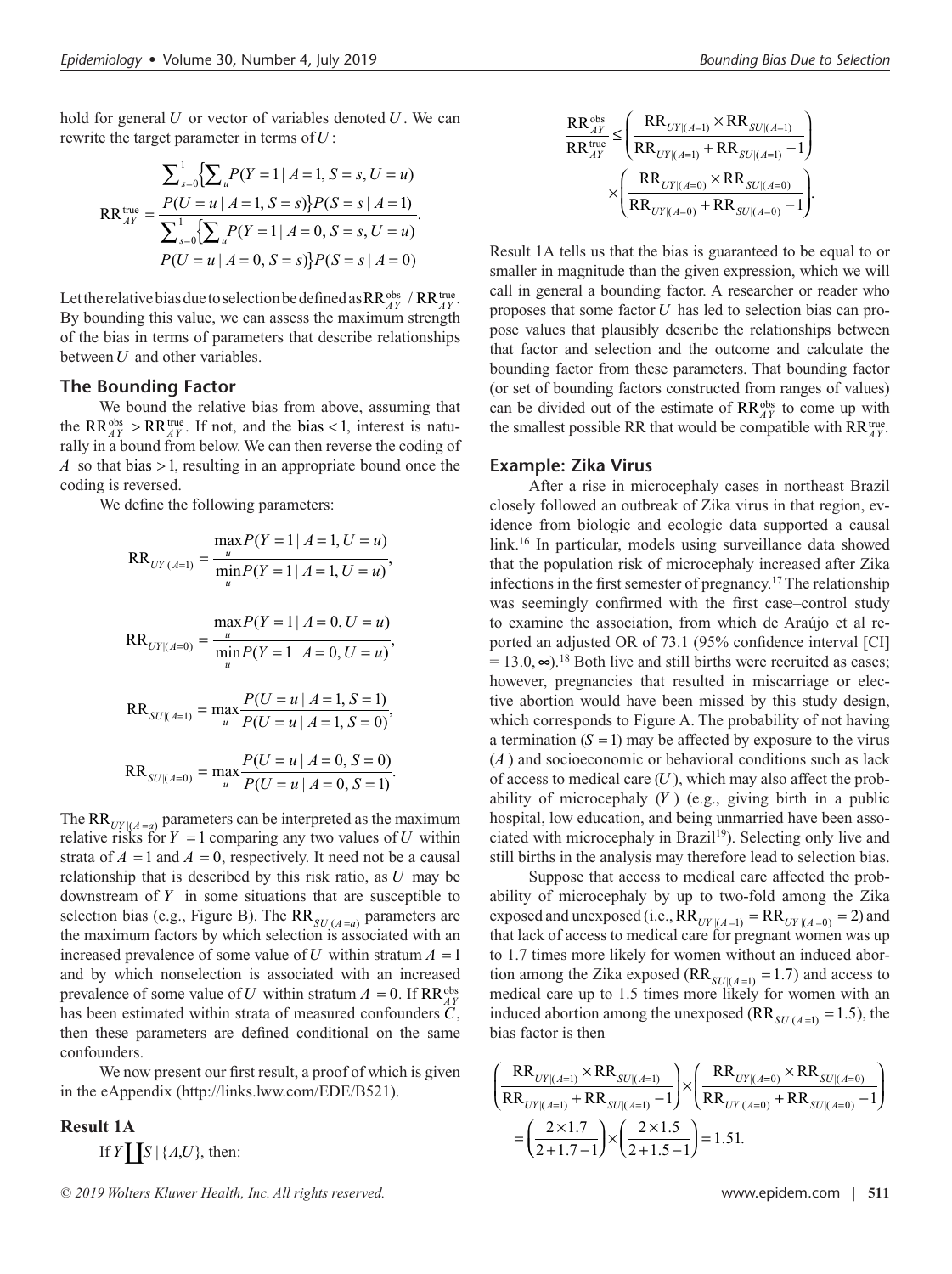The most such selection bias that could alter the estimate can be obtained by dividing the original estimate and confidence interval by this bias factor to obtain an OR of 48.4  $(95\% \text{ CI} = 8.6, \infty)$ , which is of course still a very large effect estimate.

# **A Summary Measure**

Instead of calculating each of the parameters in the bounding factor individually, we may be interested in assessing the overall susceptibility of a result to selection bias. This can be done with a single value that summarizes the extent to which an  $RR_{AY}^{obs}$  >1 may be a spurious finding entirely due to selection bias.

# **Result 1B**

If *Y* **S**  $\{A, U\}$ , then the minimum magnitude of each of the four parameters that make up the bounding factor, assuming the four are equal, that would be sufficient to shift a given  $RR_{AY}^{obs}$  to the null is given by the following equation:

$$
RR_{UV|(A=0)} = RR_{UV|(A=1)} = RR_{SU|(A=0)}
$$
  
= RR<sub>SU|(A=1)</sub>  $\geq \sqrt{RR_{AY}^{obs}} + \sqrt{RR_{AY}^{obs} - \sqrt{RR_{AY}^{obs}}}$ .

For example, if  $RR_{AY}^{obs} = 3$ , then all four of the parameters in the bounding factor must be equal to or greater than  $\sqrt{3} + \sqrt{3} - \sqrt{3} = 2.9$  to have generated sufficient selection bias. If one of the four is smaller than 2.9, then one or more of the parameters must be greater than 2.9 to compensate. Because it only depends on RR<sup>obs</sup>, this summary measure is easy to calculate and compare across studies. However, it is context specific: it is interpreted relative to the selection mechanism in a given study and conditional on whatever confounders have been controlled for in the analysis. Based on content knowledge, investigators and readers can judge whether there exists an *U* that could be so strongly related both to the outcome and to selection within strata of the exposure and the measured confounders.

Such calculations can also be performed using the lower limit of the confidence interval instead of RR<sup>obs</sup>, to see what strength of the selection parameters would be necessary to result in a confidence interval that includes the null value of 1.

# **Example: Zika Virus Revisited**

With no assumptions about the exact nature of the unmeasured factors *U*, we can use Result 1B to assess the plausibility that the Zika–microcephaly association is fully explained by selection bias. By calculating the summary measure  $\sqrt{73.1} - \sqrt{73.1} + \sqrt{73.1} = 16.6$ , we come to conclusions about the strength of the relationships with the unmeasured behaviors or socioeconomic conditions (such as lack of access to medical care) that would be necessary to produce an RR<sup>obs</sup> of 73.1 if  $RR_{AY}^{true} = 1$ . Selection bias could explain the observed association if there was an unmeasured variable (e.g., lack of access to medical care) that increased the risk of microcephaly

births than among those whose pregnancies were terminated, and that was also 16.6 times lower among the unexposed. However, weaker relationships between the unmeasured factor and both selection and microcephaly would not suffice to fully explain the observed exposure–outcome association. Risk ratios of that magnitude are rarely seen in epidemiologic research, particularly in the context of behavioral differences, lending confidence that the increased microcephaly risk is not the result of selection bias. We can repeat the calculation with the lower bound of the confidence interval, 13.0, to assess the magnitude of selection bias necessary to shift the confidence interval to include the null. This gives a summary measure of 6.7; although it is perhaps plausible that one of the parameters is that large, it seems unlikely that all four are. Assuming that confounding was fully accounted for in the study via matching and multivariable control and that all variables were correctly measured, it seems that even in the presence of possible selection bias, the evidence is very strong that Zika infection in pregnant women causes microcephaly.

by 16.6-fold in both exposed and unexposed women, that was 16.6 times higher among exposed women with live or still

# **SPECIAL CASES AND THEIR BOUNDING FACTORS AND SUMMARY MEASURES**

Here, we consider a number of special cases that result in modified bounding factors and summary measures. The Table summarizes the results, and derivations are provided in the eAppendix [\(http://links.lww.com/EDE/B521\)](http://links.lww.com/EDE/B521).

#### **When** *S* =*U* **(Results 2A and 2B)**

In some situations, *U* may not be unmeasured and may be common to the entire selected population. This is the case, for example, when some characteristic defines or directly leads to selection into a study. When this is true, the bounding factor is simplified.

# **Result 2A**

If 
$$
S = U
$$
, then

$$
\frac{RR_{\varDelta Y}^{\text{obs}}}{RR_{\varDelta Y}^{\text{true}}} \leq RR_{\text{UY}|(\textit{A}=0)} \times RR_{\text{UY}|(\textit{A}=1)}.
$$

We can also construct a summary measure for this situation. It can be used in the same way as that in Result 1B but only describes the minimum magnitude of the two parameters in the modified bounding factor in Result 2A.

#### **Result 2B**

If  $S = U$ , then the minimum magnitude of each of the two parameters that make up the bounding factor in Result 2A, assuming they are equal, that would be sufficient to shift a given  $RR_{AY}^{obs}$  to the null is given by the following equation:

$$
RR_{UY|(A=0)} = RR_{UY|(A=1)} \ge \sqrt{RR_{AY}^{obs}}.
$$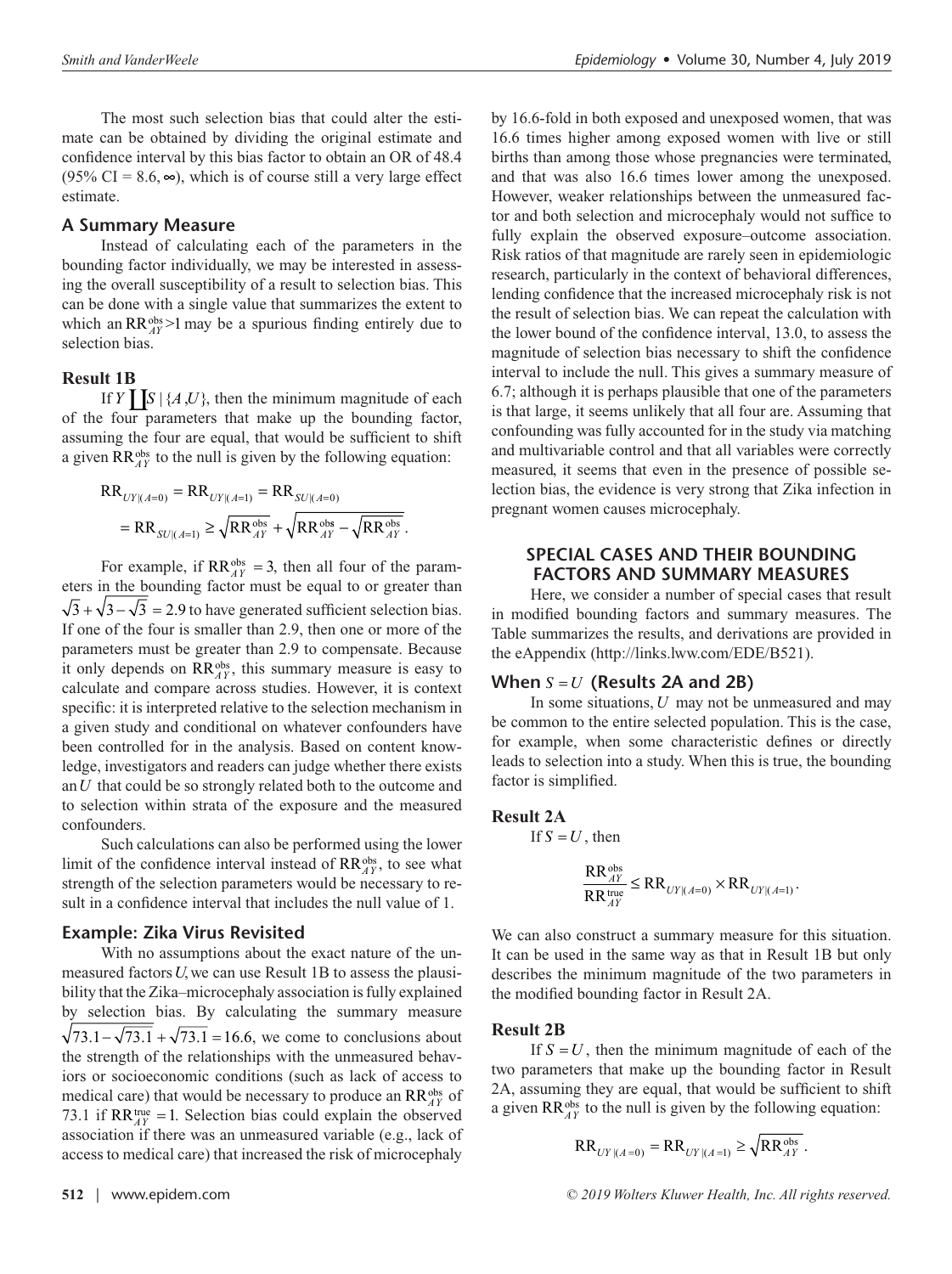**TABLE.** Summary of Bounding Factors for Selection Bias on the Risk Ratio Scale and Their Summary Measures Under Different Scenarios

|                                                                                   | <b>Bounding Factor</b> <sup>a</sup> (A)                                                                                                                                                      | <b>Summary Measure</b> <sup>b</sup> (B)                              |
|-----------------------------------------------------------------------------------|----------------------------------------------------------------------------------------------------------------------------------------------------------------------------------------------|----------------------------------------------------------------------|
| Result 1. General selection bias <sup>c,d</sup>                                   | $\left(\frac{RR_{UY (A=1)} \times RR_{SU (A=1)}}{RR_{UY (A=1)} + RR_{SU (A=1)} - 1}\right) \times \left(\frac{RR_{UY (A=0)} \times RR_{SU (A=0)}}{RR_{UY (A=0)} + RR_{SU (A=0)} - 1}\right)$ | $\sqrt{RR^{obs}_{4Y} + \sqrt{RR^{obs}_{4Y}} - \sqrt{RR^{obs}_{4Y}}}$ |
| Result 2. When $S = U^{c,e}$                                                      | $RR_{UY (A=0)} \times RR_{UY (A=1)}$                                                                                                                                                         | $\sqrt{RR_{AY}^{obs}}$                                               |
| Result 3. Increased risk with selection in both<br>exposure groups <sup>c,f</sup> | $RR_{UY (A=1)} \times RR_{SU (A=1)}$<br>$RR_{UY (A=1)}$ + $RR_{SU (A=1)}$ - 1                                                                                                                | $RR_{AY}^{obs} + \sqrt{RR_{AY}^{obs}(RR_{AY}^{obs} - 1)}$            |
| Result 4. $S = U$ and increased risk <sup>c</sup>                                 | $RR_{UY (A=1)}$                                                                                                                                                                              | $RR_{AY}^{obs}$                                                      |
| Result 5. Inference in the selected population <sup>g</sup>                       | $RR_{UY (S=1)} \times RR_{AU (S=1)}$<br>$RR_{UY (S=1)}$ + $RR_{AU (S=1)}$ - 1                                                                                                                | $RR_{4Y}^{obs} + \sqrt{RR_{4Y}^{obs}(RR_{4Y}^{obs} - 1)}$            |

<sup>a</sup>The relative bias due to selection of the observed risk ratio, RR $_{AT}^{b}$  / RR $_{AT}^{b}$ , is guaranteed to be less than this value. The parameters that define each bounding factor are defined in the main text.

<sup>b</sup>If all of the parameters in the bounding factor are equal, then each must be greater than this value to shift  $\mathbb{R}R_{AY}^{\text{obs}}$  to 1.  $\mathbb{R}R_{AY}^{\text{obs}}$  to 1.

<sup>c</sup>The bounding factor and summary measure hold under the assumption that  $Y\coprod S\ | \ \{A,U\}.$ 

<sup>d</sup>The parameter of interest,  $\mathbb{R}R_{\text{TV}}^{\text{true}}$ , is the causal risk ratio for the whole population.<br>
<sup>e</sup>The factor responsible for selection bias *II* is common to the entire selected nonu

<sup>e</sup>The factor responsible for selection bias, *U*, is common to the entire selected population.

 $f P(Y=1 | A=1, S=1) / P(Y=1 | A=1, S=0)$  and  $P(Y=1 | A=0, S=1) / P(Y=1 | A=0, S=0)$  are greater than 1.

<sup>g</sup>The parameter of interest,  $RR_{AY(S=1)}^{true}$ , is the causal risk ratio in the selected population only. The bounding factor and summary measure hold under the assumption that  $Y_a \coprod A \mid \{S=1, U\}$ .

# **Assumptions About Directionality (Results 3A and 3B)**

Although Result 1A requires minimal assumptions, sometimes we can make assumptions that decrease the magnitude of the bounding factor, which can provide us with more confidence that a given result is not due to selection bias. The bounding factor is greatest when  $P(Y = 1 | A = 1, S = 1) > P(Y = 1 | A = 1, S = 0)$  and  $P(Y = 1 | A = 0, S = 1) < P(Y = 1 | A = 0, S = 0)$ ; that is, when selection is associated with increased risk of the outcome among the exposed and with decreased risk among the unexposed. However, if selection is associated with increased risk among both groups, then we have the following result.

#### **Result 3A**

If *Y*  $S \{A, U\}$  and if  $P(Y = 1 | A = 1, S = 1)$  $P(Y = 1 | A = 1, S = 0)$  and  $P(Y = 1 | A = 0, S = 1) / P(Y = 1)$  $A = 0$ ,  $S = 0$ ) are greater than 1, then

$$
\frac{RR_{AY}^{obs}}{RR_{uy}^{true}} \leq \frac{RR_{UY|(A=1)} \times RR_{SU|(A=1)}}{RR_{UY|(A=1)} + RR_{SU|(A=1)} - 1}.
$$

Results are analogous with decreased risk for both groups, with  $A = 0$  replacing  $A = 1$  in each of the parameters. (If selection is associated with decreased risk among the exposed and increased risk among the unexposed, the bias  $\leq 1$ , so *A* should be recoded to construct a meaningful bound.)

If assumptions about the consistency of the direction of the selection–outcome relationship can be made, then we can also use simpler expressions as the summary measures; for

increased risk in both groups, the summary measure is stated in the following result.

# **Result 3B**

If *Y* **S**  $\left[\int S | \{A, U\} \}$  and if  $P(Y = 1 | A = 1, S = 1) / P(Y = 1)$  $A = 1, S = 0$  and  $P(Y = 1 | A = 0, S = 1) / P(Y = 1 | A = 0, S = 0)$ are greater than 1, then the minimum magnitude of each of the two parameters that make up the bounding factor in Result 3A, assuming they are equal, that would be sufficient to shift a given  $RR_{AY}^{obs}$  to the null is given by the following equation:

$$
RR_{UY|(A=1)} = RR_{SU|(A=1)} \ge RR_{AY}^{obs} + \sqrt{RR_{AY}^{obs}(RR_{AY}^{obs} - 1)}.
$$

When the outcome risk is decreased with selection in both exposure groups, the summary measure refers to the minimum strength of the parameters  $RR_{UV|(A=0)}$  and  $RR_{SU|(A=0)}$ . Results 3A and 3B have the same analytic form of the recently proposed "E-value" calculated to assess robustness to unmeasured confounding.<sup>20</sup>

# **When** *S* =*U* **with Directionality Assumptions (Results 4A and 4B)**

When  $S = U$  and we can make assumptions about the increase or decrease in risk in both exposure groups with selection, we can combine earlier results. For increased risk in both groups, we have the following result.

# **Result 4A**

If  $S = U$  and if  $P(Y = 1 | A = 1, S = 1) /$  $P(Y = 1 | A = 1, S = 0)$  and  $P(Y = 1 | A = 0, S = 1) / P(Y = 1)$  $A = 0$ ,  $S = 0$ ) are greater than 1, then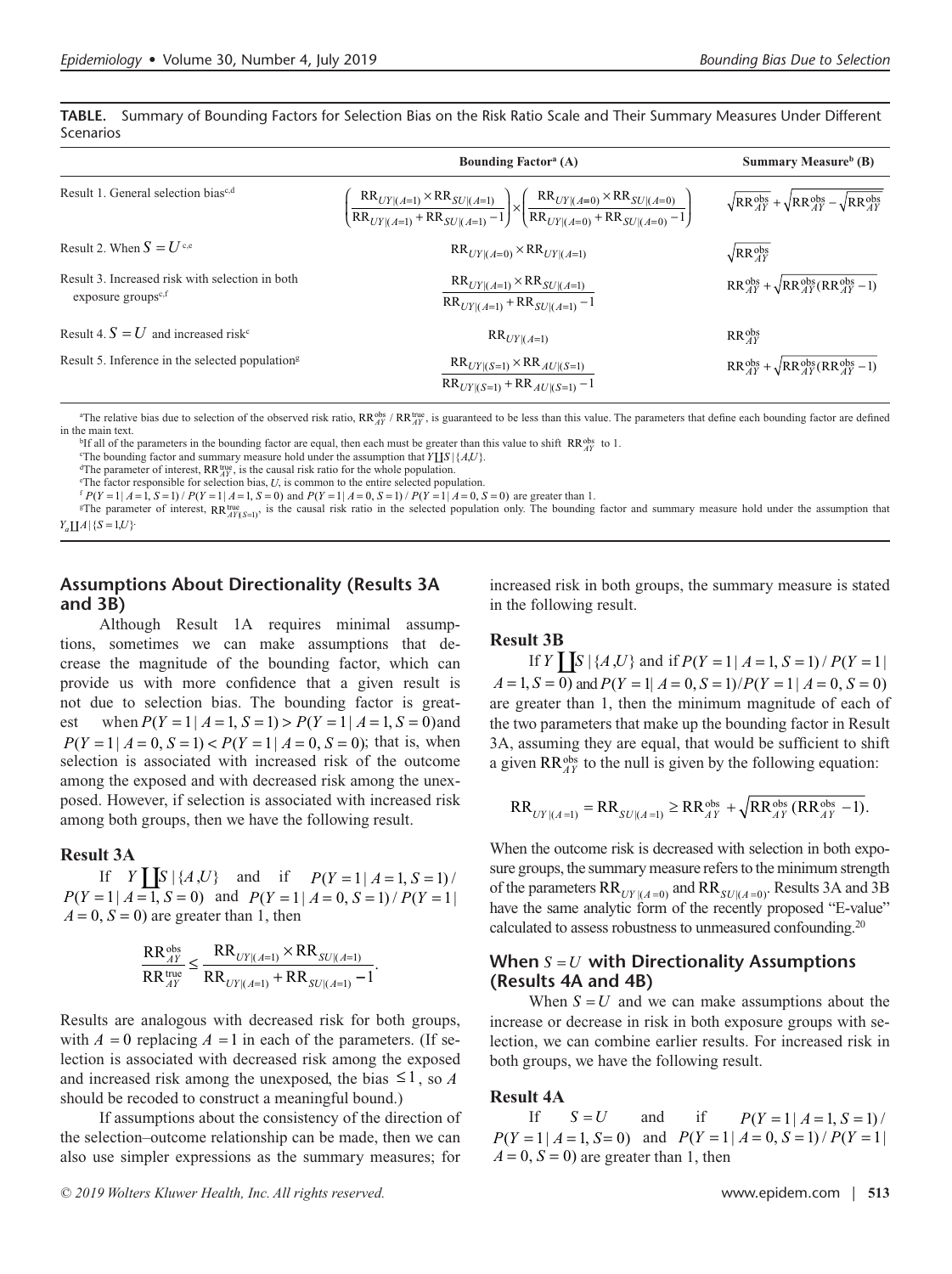$$
\frac{\text{RR}_{AY}^{\text{obs}}}{\text{RR}_{AY}^{\text{true}}} \leq \text{RR}_{\text{UY} | (\text{A}=1)}.
$$

The summary measure describing the minimum magnitude of the sole parameter is also simplified.

#### **Result 4B**

If  $S = U$  and if  $P(Y = 1 | A = 1, S = 1) /$  $P(Y = 1 | A = 1, S = 0)$  and  $P(Y = 1 | A = 0, S = 1) / P(Y = 1)$  $A = 0$ ,  $S = 0$ ) are greater than 1, then the minimum magnitude of  $RR_{UV| (A=1)}$  that would be sufficient to shift a given  $RR_{AY}^{obs}$  to the null is given by the following equation:

$$
RR_{UY|(A=1)} \geq RR_{AY}^{obs}.
$$

# **Example: Endometrial Cancer**

For many years, the relationship between estrogen replacement therapy and endometrial cancer was clouded by controversy over proper study design to minimize bias. In an attempt to limit differential outcome detection by estrogen exposure, Horwitz and Feinstein<sup>21</sup> simultaneously performed a case–control study of exogenous estrogens and endometrial cancer in a population of women who had undergone intraendometrial diagnostic procedures and one with a more "conventional" sampling method. They claimed their estimates of an OR of 2.30 using the "alternative" sampling method and an OR of 11.98 with the conventional method supported their worry about biased cancer detection. However, their selection procedure was shown to induce bias.<sup>22</sup> The structure leading to this bias is shown in Figure B, in which *U* represents a diagnostic procedure; in this case, all of those selected (*S*) have undergone such a procedure. We can use a bounding factor to assess how plausible it is that selection bias could explain the authors' much reduced OR. In this context, we are curious about whether bias could shift the result to a specific value and not to the null.

Because our proposed  $RR_{AY}^{\text{true}} = 11.98 > RR_{AY}^{\text{obs}} = 2.30$ , the bias < 1 and we recode the exposure for a relative bias of  $11.98/2.3 = 5.2$ . Because everyone in the selected population had symptoms that led to a diagnostic procedure, we will use the bounding factor that assumes  $S = U$ . If we assume that having a hysterectomy is associated with increased cancer prevalence in both estrogen-exposed and unexposed women, we have by Result 4B that  $5.2 < RR$ <sub>*UY*  $|A=1$ </sub> (recalling that *A* = 1, after recoding, now refers to those *unexposed* to estrogen). This means that in order for the difference in ORs to be possibly explained by selection bias (that is, for the RR<sup>obs</sup><sub>AY</sub> of 2.30 to shift to at least 11.98 after accounting for selection bias), the prevalence of endometrial cancer in nonusers of estrogen who have undergone hysterectomy or other diagnostic procedure must be greater than 5.2 times that in nonusers who have not.

# **THE SELECTED POPULATION AS THE TARGET POPULATION**

In some studies, the causal risk ratio in the selected population, and not in the entire population, may be the target parameter. This may occur, for example, when *S* is an indicator of a well-defined population for which an estimated causal effect is desired and not simply the result of poor sampling or selective attrition.

Under the same notation and assumptions as above, we denote  $RR_{AY| (S=1)}^{true} = P(Y_1 = 1 | S = 1) / P(Y_0 = 1 | S = 1)$ . Again, because it is not true that  $Y_a \prod A | S = 1$ , this is not identifiable as  $RR_{AY}^{obs} = P(Y = 1 | A = 1, S = 1) / P(Y = 1 | A = 0, S = 1)$ . Instead, if  $Y_a \prod A \mid \{S = 1, U\}$ , the RR of interest is identified by marginalizing over the distribution of  $U$  in the selected population, resulting in

$$
RR_{AY|(S=1)}^{\text{true}} = \frac{\sum_{u} P(Y=1 | A=1, S=1, U=u) P(U=u | S=1)}{\sum_{u} P(Y=1 | A=0, S=1, U=u) P(U=u | S=1)}.
$$

Again we are concerned with the relative bias  $RR_{AY}^{obs}$  /  $RR_{AY|(S=1)}^{true}$ . This bias can be conceptualized as equivalent to that due to unmeasured confounding, which occurs when *U* is associated with the exposure *A* and also affects the outcome *Y* . Although *A* and *U* are marginally independent, as in Figure A, C, and D, an association between the two is induced by conditioning on selection into the study, represented by the boxed *S* in the diagrams. Then, within stratum  $S = 1$ , we have a situation equivalent to confounding by  $U$ , due to its relationships with the exposure and outcome. Extending previously published bounds for bias due to unmeasured confounding,<sup>5</sup> we have a bounding factor for inference in the selected population as follows.

#### **Result 5A**

If 
$$
Y_a \coprod A | \{S = 1, U\}
$$
, then  
\n
$$
\frac{RR_{AY}^{\text{obs}}}{RR_{AY|(S=1)}} \le \frac{RR_{UY|(S=1)} \times RR_{AU|(S=1)}}{RR_{UY|(S=1)} + RR_{AU|(S=1)} - 1}
$$

where

$$
RR_{UV|(S=1)} = \max_{a} \frac{maxP(Y=1 | A=a, S=1, u)}{minP(Y=1 | A=a, S=1, u)},
$$
  

$$
RR_{AU|(S=1)} = \frac{maxP(U=u | A=1, S=1)}{minP(U=u | A=0, S=1)}.
$$

,

The parameter  $RR_{UT|(S=1)}$  is the maximum risk ratio for the outcome given any two values of *U* among either the unexposed selected population or the exposed selected population. Because data are available on a sample of this population, this could be approximated using available data on measured confounders.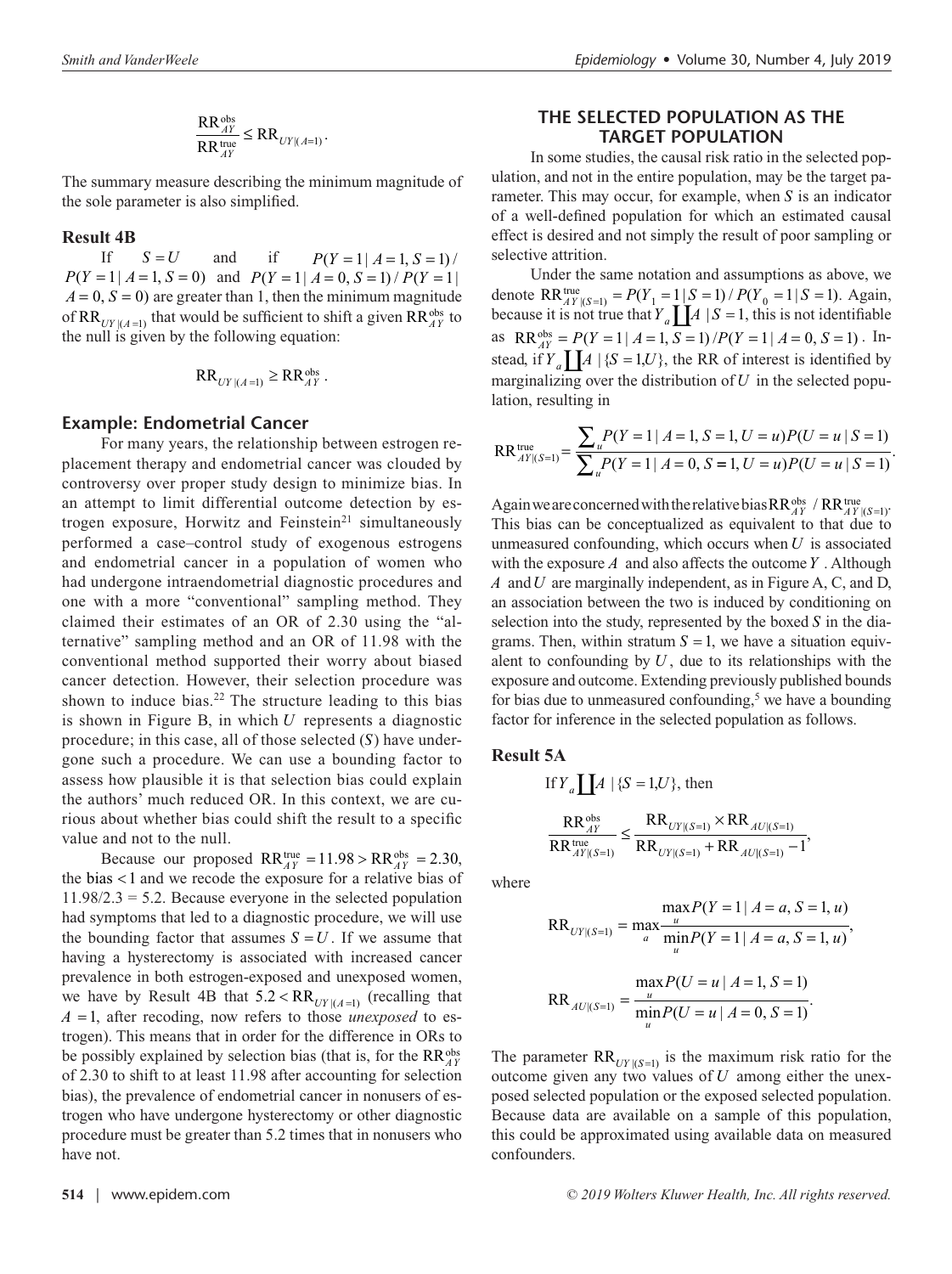Because the second parameter,  $RR$ <sub> $AU|(S=1)$ </sub>, represents

an association induced between two marginally independent variables (i.e., the dependence due to collider stratification), it is not as intuitive to specify. However, it is conceptually similar to one of the two required to define a bound for bias in the natural direct effect,<sup>23</sup> where the  $A-U$  relationship is induced by conditioning on a mediator. In that situation, an approximate bound can be used.<sup>24</sup> Similarly, the bound that uses the maximum RR for  $S = 1$  comparing two values of  $U$  or the maximum risk ratio for  $S = 1$  comparing two values of A could be used here. Depending on the structure of the selection bias mechanism, one of these two parameters might be more intuitive to quantify and can generally replace  $RR$ <sub> $AU|(S=1)$ </sub> for an approximate bounding factor.

#### **Summary Measure**

The summary measure that follows from Result 5A can then be given in the following result.

## **Result 5B**

If  $Y_a$   $\left[ A \right]$  { $S = 1, U$ }, then the minimum value of  $RR_{AU|(S=1)}$  and  $RR_{UY|(S=1)}$ , assuming the two parameters are equal, that would be sufficient to shift a given RR<sup>obs</sup> to the null is given by the following equation:

$$
RR_{UY|(S=1)} = RR_{AU|(S=1)} \ge RR_{AY}^{obs} + \sqrt{RR_{AY}^{obs} (RR_{AY}^{obs} - 1)}.
$$

Results 5A and 5B have the same analytic form of the recently proposed E-value calculated to assess robustness to unmeasured confounding.20

#### **Example: Obesity Paradox**

The obesity paradox is a well-known phenomenon in chronic disease epidemiology in which overweight and obesity are associated with increased survival compared with normal weight among patients with certain conditions.<sup>25</sup> Whether this is a real causal effect (which could result in different weight recommendations for people living with chronic conditions) or due to bias—in particular, bias resulting from selection on a common effect (chronic disease) of both obesity and some unmeasured factor that is also related to death (Figure C)—is the subject of much debate.<sup>26–29</sup> Gruberg et al<sup>30</sup> investigated the relationship between body mass index and 1-year risk of death among patients who were treated for advanced coronary artery disease (CAD), finding that 10.6% of patients with normal body mass index died, more than double the percentage among the obese patients. Using the OR from their adjusted model, we can calculate that the mortality risk was 1.50 times higher (95% CI = 1.22, 1.86) in patients for whom body mass index was 10 units lower (corresponding approximately to the difference between obesity and normal weight).<sup>30</sup> The authors controlled for a number of measured confounders including age and heart function.

Because we are interested in the population of CAD patients, we can use Result 5B to assess the plausibility of such a result being due to some unmeasured common cause of heart failure and death:  $1.50 + \sqrt{1.50(1.50 - 1)} = 2.37$ . The unmeasured factor must increase the risk of death among normal weight or obese CAD patients by a factor of 2.37 (independent of the factors already included in the model) and differ between the obesity exposure categories in CAD patients by the same factor, if there were truly no protective effect of obesity on death in that population. Because the latter relationship, between obesity and the unmeasured factor, would be one induced solely by the selection of CAD patients, it may be difficult to specify. It may be more intuitive to consider an unmeasured factor that directly increases the risk of CAD by the same factor of 2.37, which will generally also suffice to bound the selection bias. We can repeat the calculation and interpretation with the lower bound of the confidence interval, which gives us a summary measure of 1.74, to assess the bias necessary for the confidence interval to include the null.

#### **DISCUSSION**

Because selection bias can be difficult to quantify, it is often ignored in sensitivity analysis or only explored in complex analyses that must be relegated to appendices. A simple way to characterize the possible extent of selection bias in terms of the relationships in the causal structure that induces it will allow researchers to more easily assess the plausibility of this bias with minimal assumptions.

Thinking about selection bias as described in this article will also force researchers to clearly define the target population of interest, whether that be the total population or those with the characteristics of the selected sample. Making assumptions to simplify the bounding factor can also compel them to think through the mechanisms by which selection bias occurs and the direction of the various effects. However, no such assumptions are required to use our main results. While this article focused on the relative bias of observed RRs, as relative effect measures are common in epidemiology and RRs are often approximated by ORs and hazard ratios under certain assumption, analogous bounds for observed effects on the risk difference scale are presented in the eTable [\(http://links.lww.com/EDE/B521](http://links.lww.com/EDE/B521)), and their corresponding derivations in the eAppendix ([http://links.lww.](http://links.lww.com/EDE/B521) [com/EDE/B521](http://links.lww.com/EDE/B521)).

The bounds we presented in this article can be used in several ways. If researchers have quantitative knowledge about factors influencing selection in their study, such as in a situation with loss to follow-up or participation in a sub-study, realistic RRs for unmeasured factors can be used as parameters in the bounds to explore to what extent these could affect RRobs *AY* . If only ranges of possible parameters are proposed, the bounds can be varied across those ranges in a table or figure to allow readers to consider the most plausible combinations. Finally, if all that is desired is a summary measure of the extent to which a result could be rendered null by selection bias, or shifted to any other proposed true value, the bounds can be